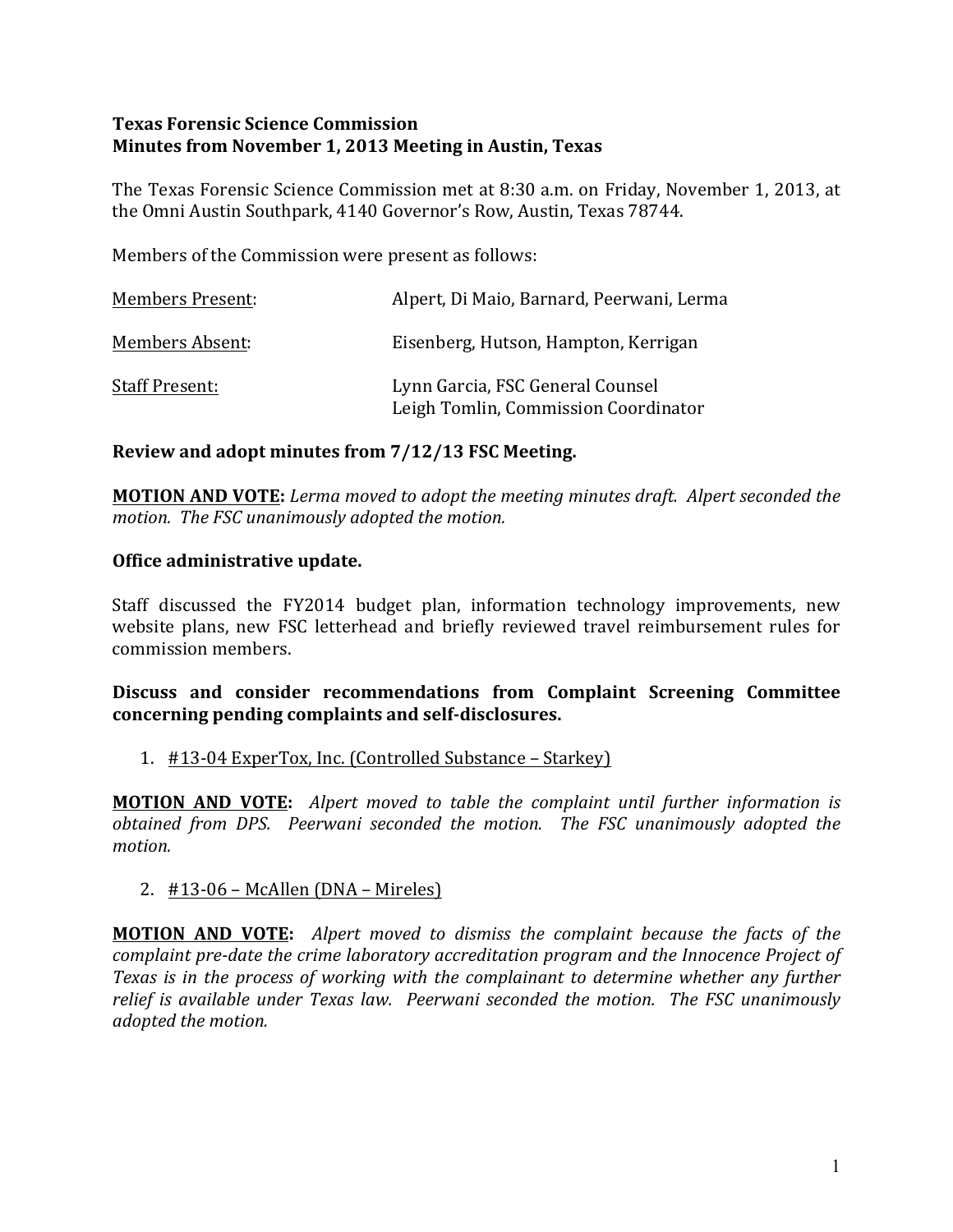# 3. #13-07 DPS – Garland (Controlled Substance – Hawkins)

**MOTION AND VOTE:** Alpert moved to table the complaint and direct staff to obtain *laboratory reports and testimony information related to the complaint for review at the FSC's January meeting. Lerma seconded the motion. The FSC unanimously adopted the motion.* 

# 4. #13-08 DPS - Abilene (Controlled Substance - Hutchinson)

**MOTION AND VOTE:** Alpert moved to dismiss the complaint because the complaint does not allege any negligence or misconduct occurred in the forensic analysis of the evidence in the *case. Lerma seconded the motion. The FSC unanimously adopted the motion.*

# 5. #13-09 Christus Spohn Memorial Hospital (Pregnancy testing – Barganski)

**MOTION AND VOTE:** Alpert moved to dismiss the complaint, because the FSC does not have *the authority to issue a negligence or misconduct finding in the case, and the committee sees no potential forensic educational value in an investigation of the complaint considering it involves pregnancy testing performed in a hospital setting. Lerma seconded the motion. The FSC unanimously adopted the motion.* 

6.  $\#13-10$  SWIFS (DNA – Eldridge)

**MOTION AND VOTE:** Peerwani moved to dismiss the complaint, but include the complaint *for educational purposes as part of the FSC's hair microscopy review. Lerma seconded the motion.* The FSC unanimously adopted the motion.

Members discussed the complaint transcript will be sent to the FBI for review to determine whether the FBI would support the National Association of Criminal Defense Lawyer's finding that no errors were committed in the hair microscopy testimony.

# 7. #13-11 DPS – Houston (Controlled Substance – Johnson)

**MOTION AND VOTE:** Alpert moved to dismiss the complaint because there is no forensic *analysis in question. Lerma seconded the motion. The FSC unanimously adopted the motion.* 

# 8. #09-18 Plano PD; Collin County Laboratory; Collin County District Attorney; SWIFS (Propes)

**MOTION AND VOTE:** Peerwani moved to dismiss the complaint because there is no specific *allegation of forensic negligence or misconduct. Lerma seconded the motion. The FSC unanimously adopted the motion.*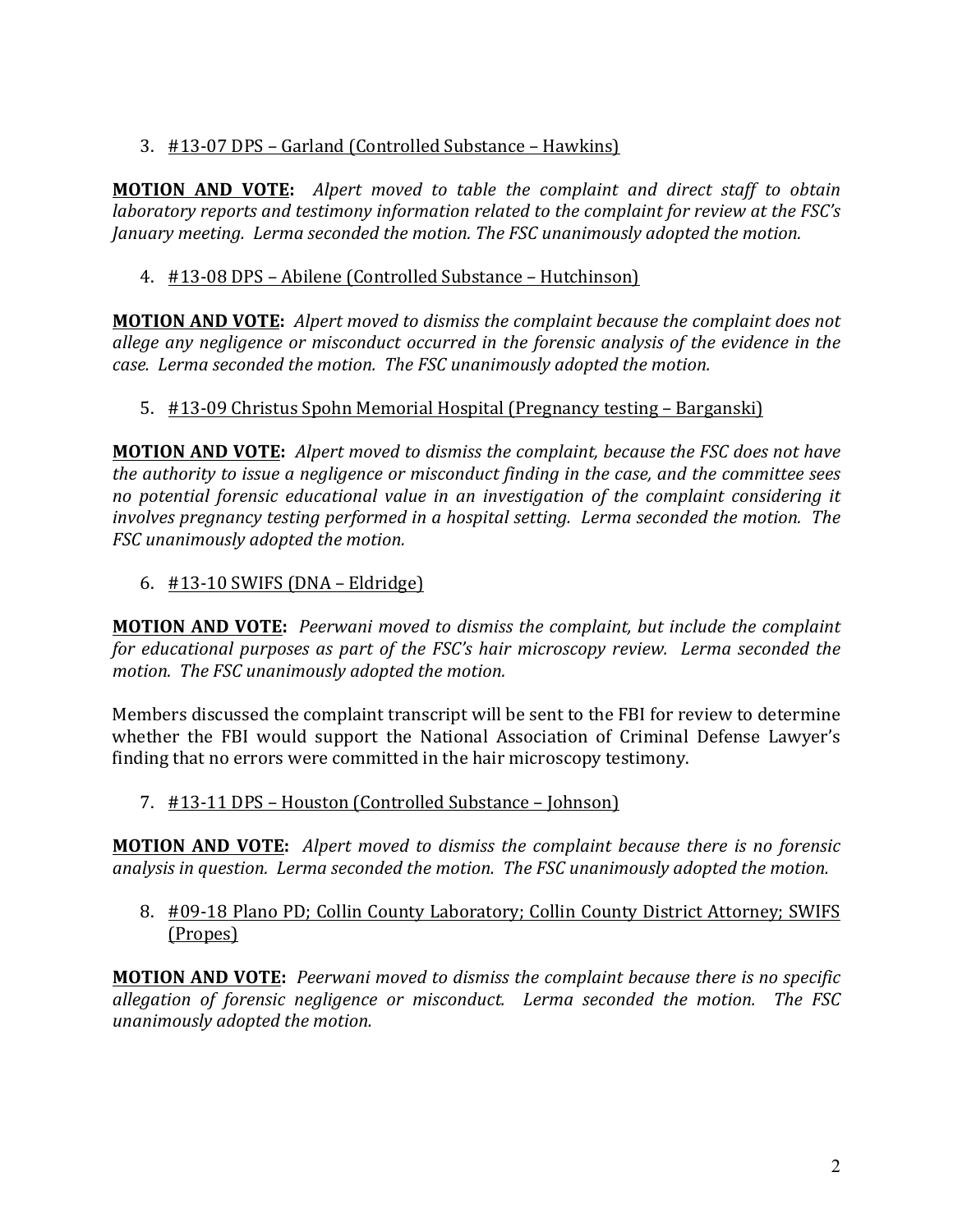**MOTION AND VOTE:** Alpert moved to adopt new complaint form drafts presented by FSC staff. Barnard seconded the motion. The FSC unanimously adopted the motion

## Discussion of opinion request from District Attorney Ponton and Commission **response.**

General counsel briefly described the FSC's response to District Attorney Ponton's Attorney General opinion request.

# Update on arson case review and implementation of recommendations.

Kelly Kistner, Assistant State Fire Marshal, addressed the Commission regarding the State Fire Marshal's collaborative review of arson cases. Kistner explained the Science Advisory Workgroup reviewing the arson cases will meet again December 3-6, 2013 in Plano and follow with a February 2014 meeting in Corpus Christi. Kistner explained that district attorneys from the original prosecuting counties in the cases will be invited to all future workgroup meetings.

Jeff Blackburn from the Innocence Project of Texas also addressed the Commission regarding the status of the arson case review. Blackburn explained the Science Advisory Workgroup initiated by the Texas State Fire Marshal's office identified a small group of cases for post-conviction review by the corresponding prosecuting agency and has an additional few cases for consideration at future meetings.

#### **Discussion of FBI hair microscopic hair analysis review, Commission's notification** letter distributed to labs, responses received and possible next steps.

**MOTION AND VOTE:** Lerma moved to appoint a panel comprised of commission members *Kerrigan, Alpert, Peerwani, and Lerma, to begin working with stakeholders on a possible review of Texas hair microscopy cases. Alpert seconded the motion. The FSC unanimously adopted the motion.* 

#### **Texas Department of Public Safety - Houston Self-Disclosure #12-06: latest re-test** results, and Texas Court of Criminal Appeals oral argument.

Garcia provided a brief update on the re-test spreadsheet provided by DPS - Houston laboratory director, Keith Gibson. No new discrepancies have been identified since the Commission's last quarterly meeting. DPS – Houston will provide an additional case re-test update at the FSC's January meeting. An update regarding the Court of Criminal Appeals opinion in *Ex Parte Coty* will be provided when the Court releases its decision.

Forensic Development Committee update, including reports distributed from **certification and defendant notification roundtables hosted with Texas Criminal Justice Integrity Unit on July 11, August crime lab manager academy.**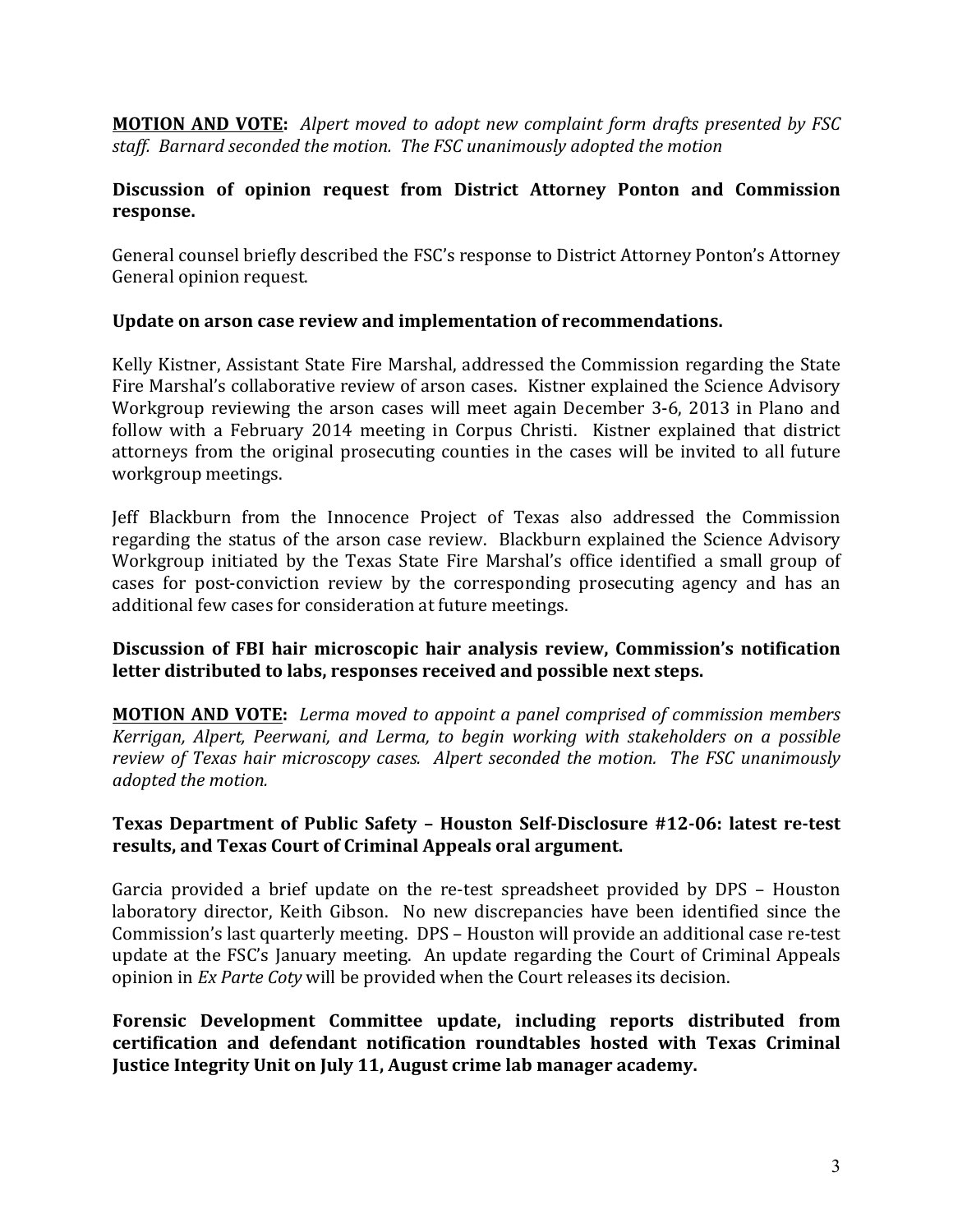Garcia reviewed the FSC's recent forensic development activities with members. Members discussed publication of the certification and notification white papers that were drafted after the joint roundtables hosted in July 2013.

**MOTION AND VOTE:** Barnard moved to publish the certification and notification roundtable reports and incorporate any final edits from the Forensic Development *Committee. Peerwani seconded the motion. The FSC unanimously adopted the motion.* 

**MOTION AND VOTE:** Lerma moved to permit staff to move forward on any action items and *reasonable expenditures identified as necessary in the action items for the certification and* notification roundtable reports. Alpert seconded the motion. The FSC unanimously adopted the *motion*.

Members discussed hosting an additional West Virginia University laboratory manager training in another area of the state for those that could not attend the August 2013 training. Bill Gibbens, President of the Texas Association of Crime Laboratory Directors, indicated that laboratory managers would be interested in sending additional staff and mid-management to the training if it were offered.

**MOTION AND VOTE:** Alpert moved to explore expanding the West Virginia University lab *manager training to other locations, including obtaining a cost proposal for discussion at the* next quarterly meeting. Lerma seconded the motion. The FSC unanimously adopted the *motion.*

Members discussed the Foresight program. The Forensic Development Committee will report back at the January 2014 meeting on where Texas labs stand on the project and what resources they might need to move forward.

# **Discussion regarding development of training video on** *Brady v. Maryland* **for forensic scientists in collaboration with Texas Criminal Justice Integrity Unit.**

Carson Guy, research attorney for Texas Criminal Justice Integrity Unit's Judge Barbara Hervey, reported he was working with the State Bar to develop a transcript for the forensic scientist *Brady* training video.

# Review and adoption of new policies and procedures reflecting changes from 83rd **Legislative Session.**

**MOTION AND VOTE:** Lerma moved to table discussion and adoption of the edited policies and procedures until the January 2014 meeting. Barnard seconded the motion. The FSC *unanimously adopted the motion.*

# **Report on 9/28/13 panel discussion at Texas Tribune Festival**

Garcia provided an update on Kerrigan's panel participation at the Texas Tribune Festival.